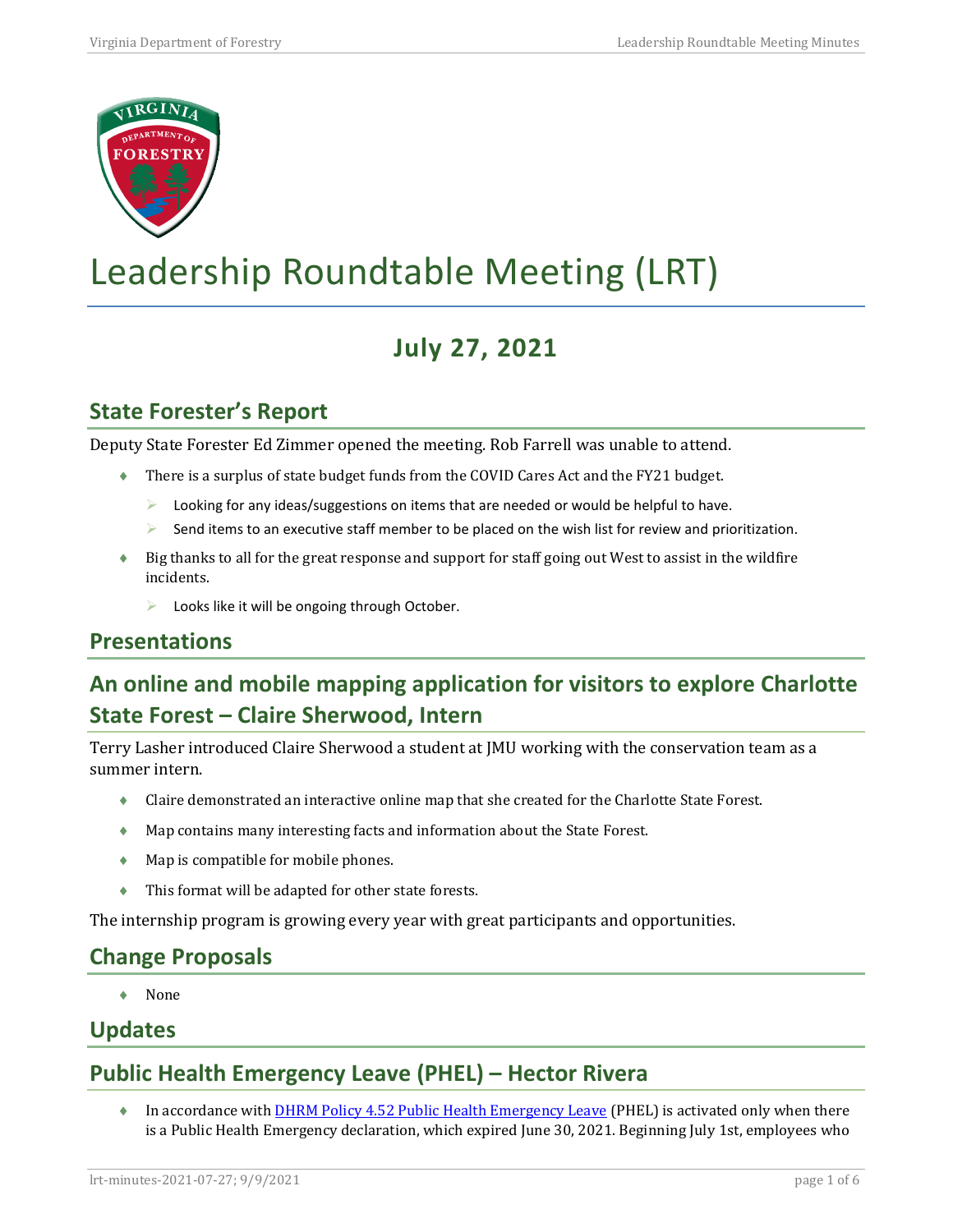are ineligible for remote work and who must quarantine due to known exposure to COVID-19 must **use their available personal, annual, or compensatory leave to cover the absence.**

- ♦ Any employee who tests positive for the COVID-19 virus and becomes symptomatic or ill should use sick leave or other available personal leave and, if necessary and eligible, file a short-term disability claim.
- ♦ A one-time 8 hours of PHEL exception can be provided as an incentive to employees who need to make appointments for vaccinations and/or for their recovery after vaccination; if you have not been vaccinated and are planning on scheduling your appointment, please reach-out to [Tammi Oliva f](mailto:tammi.oliva@dof.virginia.gov?subject=PHEL)or guidance and approval.

## **DHRM Policy 1.05, Alcohol and Other Drugs – Hector Rivera**

Hector discussed the coming updates to the DHRM Policy 1.05, Alcohol and Other Drugs.

- ♦ The state still requires a negative drug test to be considered for employment.
- ♦ Random drug testing for all state employees will begin when the new DHRM Policy 105 is published..
	- Employees that test positive will be treated as substance abuse.
- ♦ Reminder, according to federal las marijuana is still illegal.
	- $\triangleright$  Commercial Driver Licenses (CDL) holders are held to federal laws to maintain CDL Licenses.

#### **VDOF Equity, Diversity and Inclusion (DEI) Strategic Plan – Hector Rivera**

Hector discussed the next steps for the VDOF DEI Strategic Plan.

- ♦ This plan is looking at how to have diversity and equity for everyone in the next four years.
- ♦ Our mission is to protect and develop healthy, sustainable forest resources for all Virginians .
	- Need to positively engage with, effectively communicate with and influence and increasingly diverse population in Virginia.
	- $\triangleright$  Need to establish VDOF as one that reflects the diversity of Virginia at all levels and ensure that we enable the full potential of all VDOF employees.
- $\bullet$  Four goals for this plan are:
	- $\triangleright$  Recruit and Retain: Create and sustain an equitable and inclusive organizational climate.
	- $\triangleright$  Engagement: Achieve and sustain greater diversity, equity and inclusion throughout the forestry enterprise and all stakeholders (workforce, communities and partners)
	- $\triangleright$  Education and Awareness: Create a robust instructive and co-educational experience o advance diversity, equity and inclusion internally and externally.
	- **Progress and Accountability: Develop, implement, assess and report on DEI activities.**
- The DEI Strategic Plan will be incorporated in the Policy and Procedures.

#### **Round Robin Updates**

## **Fire and Emergency Response (John Miller)**

- ♦ Western fire activity the fourth interagency crew left on July 17, another crew will be leaving August 17.
	- $\triangleright$  47 VDOF staff (full-time and part-time) so far have been assisting with the fire out West.
- ♦ There will be a \$250.00 boot allowance this year. Details will be announced in the Branch.
- ♦ GSA has a version of crew boss pants, new style. Ordering procedures for these will also be announced in the Branch.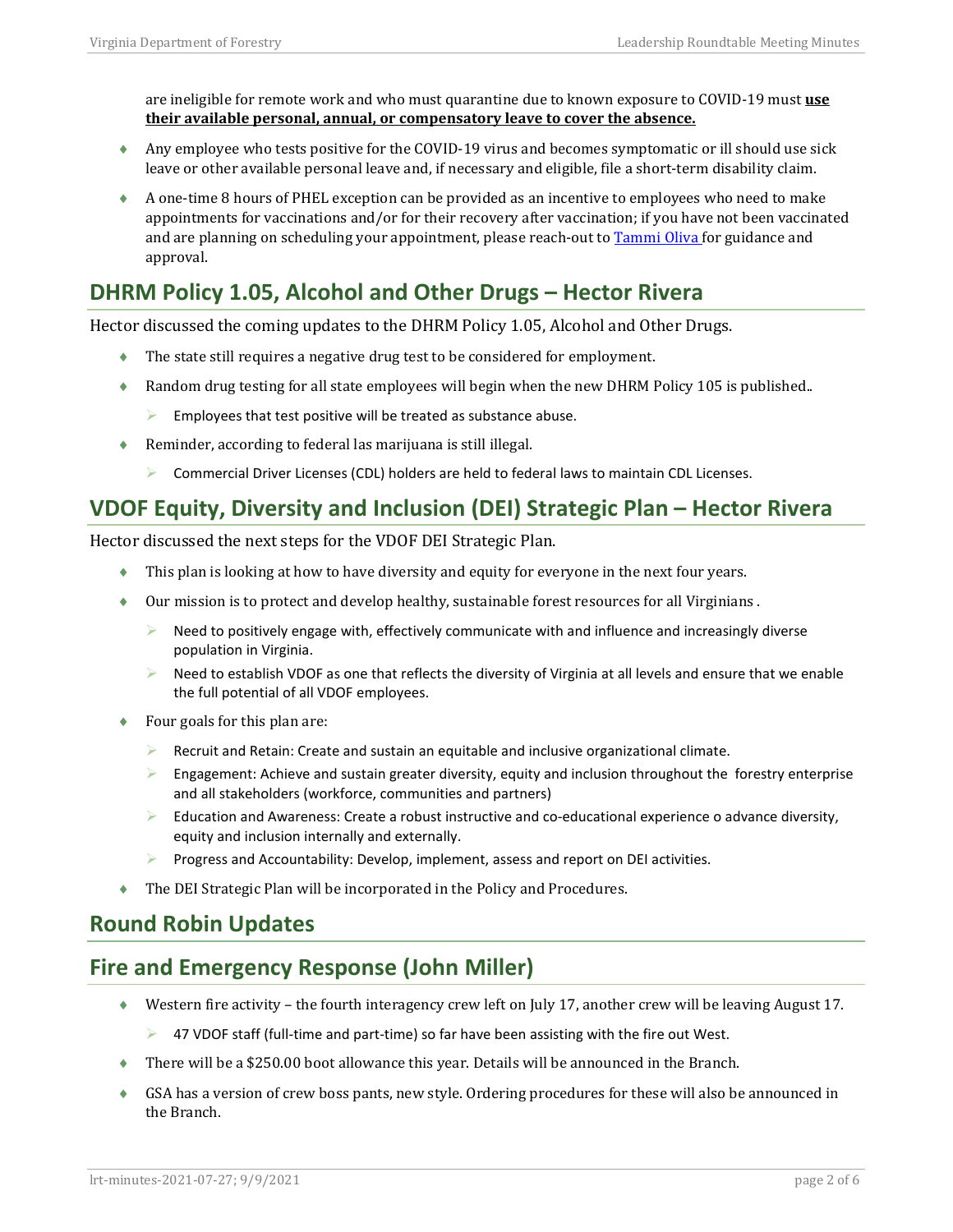- ♦ Three to five courses will be offered in the fall Fire Academy. Information will be forthcoming.
- ♦ Certified Prescribed Burn Manager Course will be September 24-25 and will be virtual. Contact Fred Turck for information.
- Pack test is back to a normal basis at this time.

## **Fleet (John Miller for Danny Fortune)**

♦ Just received the valves for the transport ramps and the Headquarters shop will be helping put those in.

## **Eastern Region (Bryant Bays)**

- ♦ Site prep burn was done in Gloucester County using a drone.
- ♦ Heather Dowdy put a new group together called the New Employee Resource Group.
	- Getting new employees together at informal virtual meetings with guest speakers to meet other staff, ask questions and learn helpful information.
- ♦ New mechanic started July 26. Two forester positions to be filled.
- ♦ New Employee Orientation scheduled for October 12-14 at New Kent Forestry Center.
- ♦ A regional tractor training is scheduled for September 28.

#### **Nursery (Josh Bennicoff)**

- ♦ Loblolly Nursery inventory has been completed. We have approximately 23 -24 million seedlings to be held for our contractors this year.
- ♦ The germination on the short leaf containerized seedling is going well.
- ♦ Vaughn-Bassett is starting up their 1-for-1 program again.

## **GIS (Parik Patel for Jason Braunstein)**

♦ Continuing to help Secretary Ring with Ag layers.

## **Forest Health (Lori Chamberlin)**

- ♦ The elm zig-zag sawfly has been spotted for the first time in the United States in Virginia.
	- $\triangleright$  Please notify the forest health staff if you see any in your area.
	- $\triangleright$  So far have only been seen on Siberian elm.
- Beech leaf disease has been found in Prince William County, Virginia.
	- $\triangleright$  Caused by a nematode.
	- $\triangleright$  Possible fatality of tree in five years.
	- Doing a survey to see where all in Virginia it is.
- ♦ Spotted lanternfly has been found in Albemarle County.
	- $\triangleright$  Lots of outreach material available, contact the forest health staff.
- ♦ Some gypsy moth has been found in Virginia. It's possible that gypsy moth will be on the rise next year.

## **Administration (John Colligan)**

♦ Fernanda Crandol has left VDOF as of July 23. John Colligan will fill in until her replacement can be hired.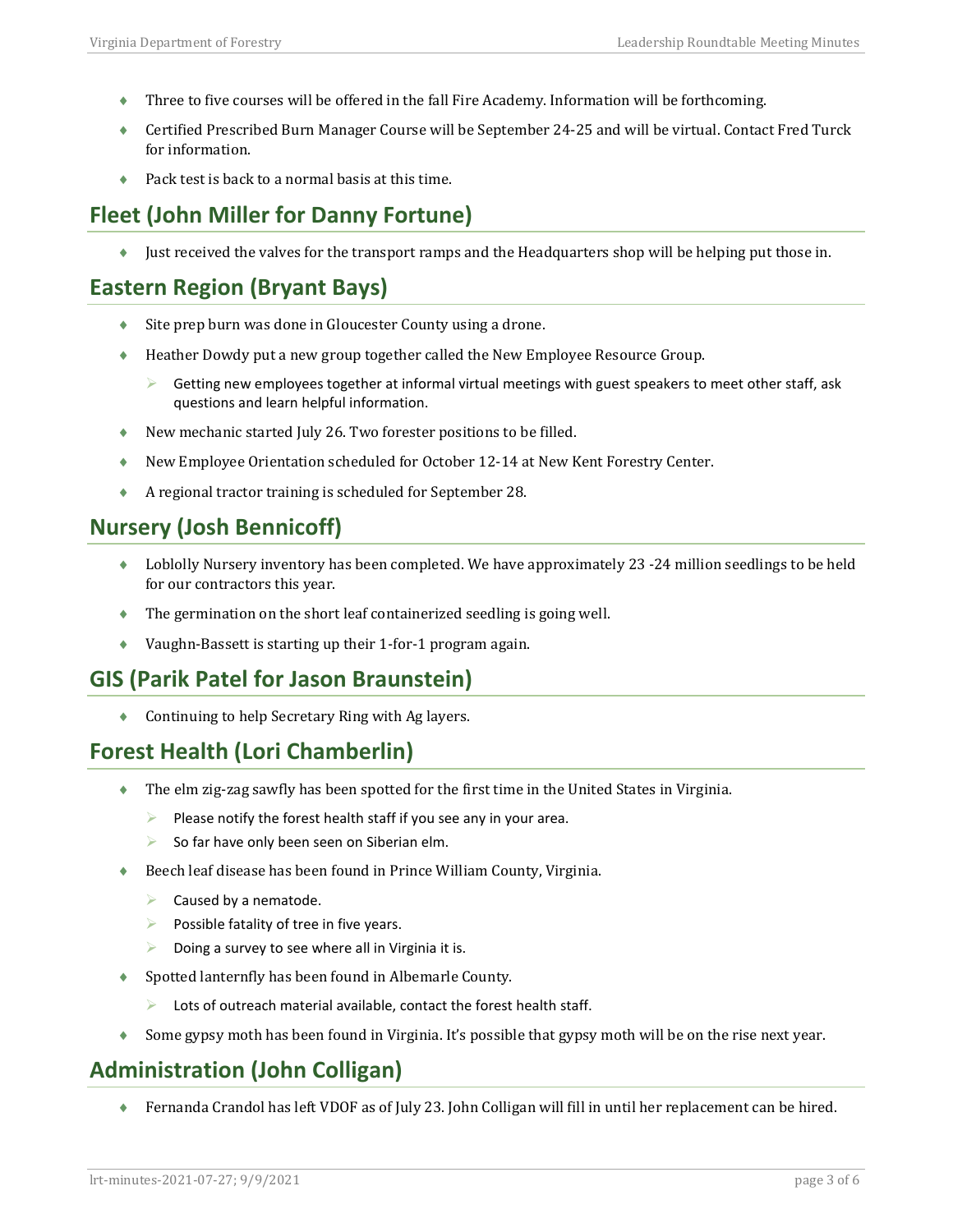- ♦ The headquarters phone system has failed. Actively pursuing options, currently phones are being forwarded to cell phones.
- ♦ Please send any budget suggestions to your executive staff representative. All ideas will be considered.

## **Research (Jerre Creighton)**

- ♦ Collecting white pine pinecones for next year's crop.
- ♦ Loblolly cone crop is light this year and longleaf crop is light to moderate.
- ♦ The American Chestnut Restoration Program is becoming very active.
	- $\triangleright$  The propagation greenhouse shed is almost complete
	- $\blacktriangleright$  Hosting the pro-activity cooperative in October.

## **Forest Resource Management (Dean Cumbia)**

- ♦ Hardwood Initiative assessment tool is being tested.
- ♦ Piloting the Hardwood Incentive program.
- ♦ Prescribed burning is increasing in productivity.
- ♦ Forest Resource Training Academy scheduled for September 21-23.

## **Utilization and Markets (Sabina Dhungana)**

- ♦ Planning a Forest Products Partners meeting for September 2 to discuss their needs and learn from them to help them.
- ♦ Working with the Public Information team on the Forest Products Week celebration.

## **Finance (Faye DiFazio)**

- ◆ Added to cash reserves for the FY21.
- ♦ VDOF is in a good budget position.

## **Fleet (Danny Fortune)**

- ♦ Voyager Cards are getting ready to expire at end of month.
	- $\triangleright$  Problem with chip cards, replacement cards will be swipe cards.
	- $\triangleright$  If you have voyager cards not being used, let Danny know and he will cancel them.
- ◆ Pool vehicles are not receiving notices from VCC when service is due.
	- $\triangleright$  Please make sure vehicles are serviced at least every six months.
- ♦ No longer a preventive maintenance (PM) rule for the state forests and nurseries. All light duty vehicles in the agency require an oil change once a year or every 6,000 miles.

## **Urban and Community Forestry (Lara Johnson)**

- ♦ In partnership with the Science Museum of Virginia, Capital One, the Virginia Foundation of Independent Colleges (VFIC), VDOF participated in data collection for the 2021 Heat Island Study.
	- $\triangleright$  This was the largest study of its kind in the country.
	- Data is being processed and will be used by several colleges and VDOF.
	- Multi-state virtual urban meeting coming up.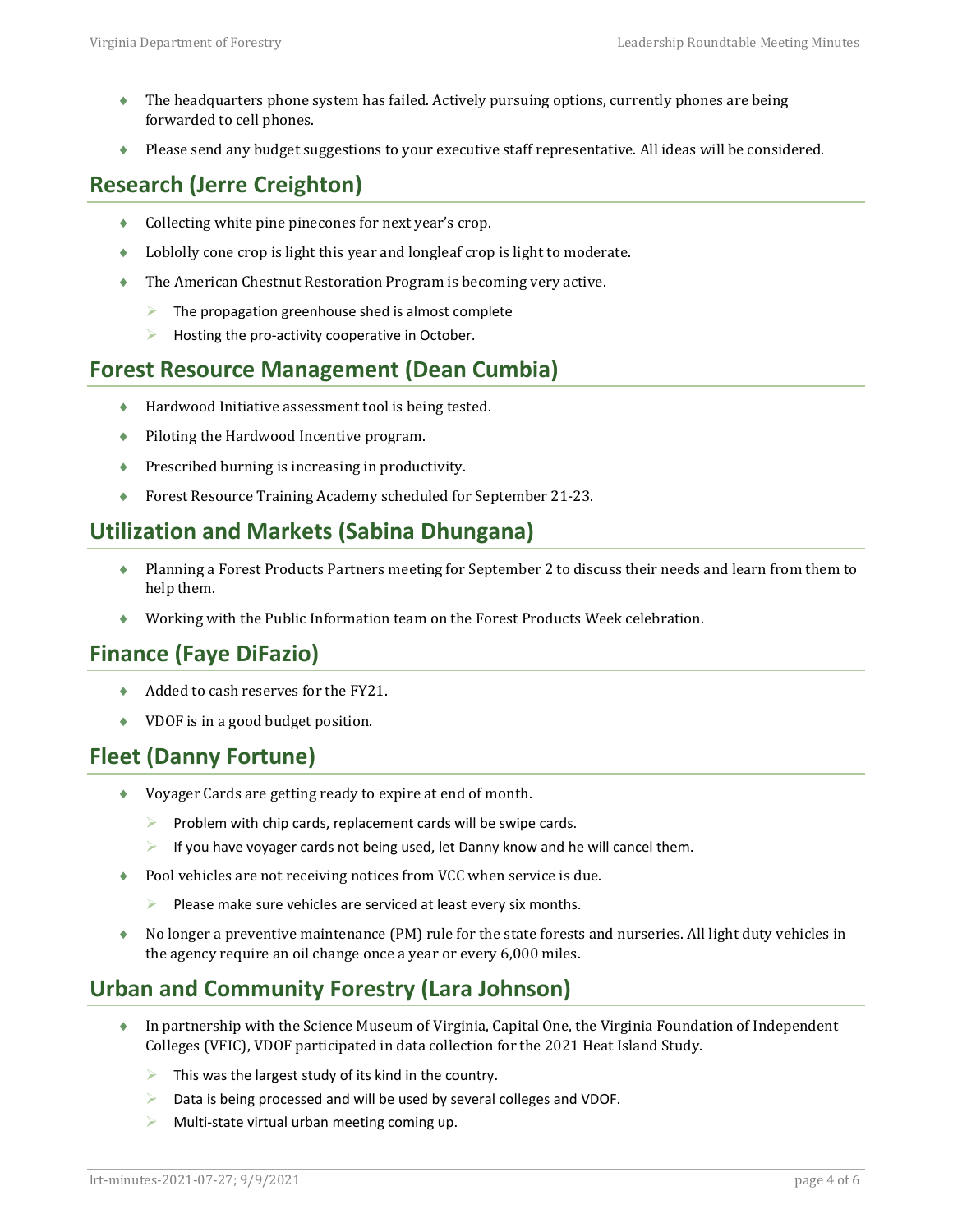Draft analysis on land uses for the Chesapeake Bay coming out, should be available to public in February.

## **Assistant State Forester (Terry Lasher)**

- ♦ Sentinel Landscape moving forward with a full application in August.
- ♦ State Lands Water Implementation Plan (WIP) working on a memorandum of understanding (MOU).
- ♦ Governor announced some investment into drinking water and water supplies for Eco Systems, Natural Resources and public waste water facilities.

## **Website (Janet Muncy)**

- ♦ Website going well, working with Google to update links to our new site.
- ♦ Business directory going well currently 63 businesses signed up.
- ♦ Remember if you have a program page on the website as changes occur please report to Janet.
- ♦ Submit upcoming events directly on the intranet self-serve calendar.
- ♦ Old intranet deadline is August 1. If there is any information on the site that needs to be on the new intranet, please update the information and submit to Janet for the new intranet.
- Working on the 2022 calendar, Sustainability/Tree Farm theme.

## **Information Technology (Parik Patel)**

- ♦ The IFRIS analyst is working on their final report analysis on the IFRIS system.
- ♦ A help desk position has been posted for hire.
- ♦ There is a current computer chip shortage.

## **FIA (John Pemberton)**

- ♦ Forest Inventory Analysis (FIA) program is 78% complete of the current year.
- ♦ Out of the 13 Southern states in the FIA program, VDOF was one of four that met or exceeded the target for production grant management.

## **Water Quality (Matt Poirot)**

- ♦ Farm Service Agency (FSA) released a Pandemic Assistance for Timber Harvesters and Haulers Program.
	- $\triangleright$  Information has been posted on the website.
	- $\triangleright$  Deadline is October 15 to participate.
- ♦ The maximum Logging BMP Cost-Share Assistance Program amount has been increased from \$2,500 to \$4,000 per parcel. The new maximum has increased from \$5,000 to \$8,000 is a portable bridge is purchased as part of the project.

## **Human Resources (Hector Rivera)**

♦ Will resend email in regards to a hybrid or limited telework schedule.

## **Public Information (Michelle Stoll)**

- ◆ For the Reforestation Timberland (RT) 50<sup>th</sup> celebration:
	- Five major supporters of RT will receive a special plaque made out of an RT pine that is 50 years old.